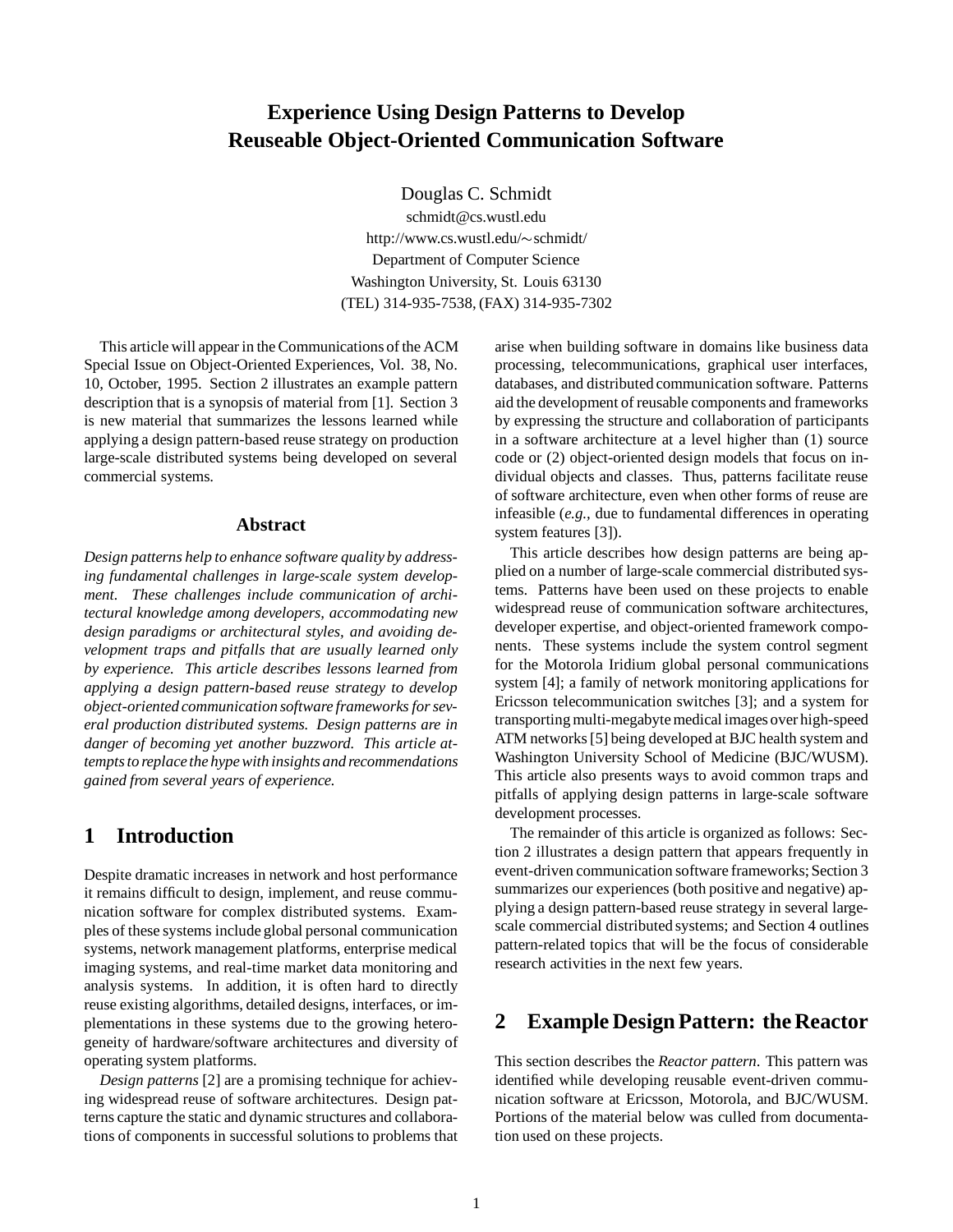Design patterns have been described using several formats [2, 6, 7]. The format used below is based on the work of Gamma et al. [2]; it contains the following parts:

- The intent of the pattern
- The design forces that motivate the pattern
- The solution to these forces
- The structure and roles of classes in the solution
- The responsibilities and collaborations among classes
- The positive and negative consequences of using the pattern
- Implementation guidance
- Example source code<sup>1</sup>
- References to related patterns

#### **2.1 Intent**

The Reactor pattern dispatches handlers automatically when events occur from multiple sources. This pattern simplifies event-driven applications by decoupling event demultiplexing and event handler dispatching from application services performed in response to events.

#### **2.2 Motivation**

Communication software must respond to events generated from multiple sources. For example, network management applications for monitoring and controlling space vehicles in the Motorola Iridium satellite constellation receive traps sent by HP OpenView agents, telemetry data sent via CORBA requests, and user interface events generated by Motif. These events arrive on multiple I/O handles that identify resources (such as network connections) managed by an operating system. Input events from peers may arrive simultaneously on multiple handles. Therefore, single-threaded software must not block indefinitely reading from any individual I/O handle. Blocking can significantly delay the response time for handling events from peers associated with other handles.

One way to develop this type of event-driven software is to use multi-threading. In this approach, a separate thread is spawned for every connected peer. Each thread blocks on a read system call. A thread unblocks when it receives an event from its associated peer. At this point, the event is processed within the thread. The thread then re-blocks awaiting subsequent input from read.

There are several drawbacks to using multi-threading for handling events in communication software:

- threading may require complex concurrency control schemes;
- threading may lead to poor performance due to context switching, synchronization, and data movement;

threading may not be available on an OS platform.

Often, a more convenient and portable way to develop event-driven servers is to use the *Reactor pattern*. The Reactor pattern manages a single-threaded event loop that performs event demultiplexing and event handler dispatching in response to events from multiple sources. The Reactor pattern combines the simplicity and efficiency of single-threaded event loops with the extensibility offered by object-oriented programming.

#### **2.3 Applicability**

Use the Reactor pattern when:

- one or more events may arrive concurrently from multiple sources, and blocking or continuously polling for events on any individual source of events is inefficient;
- each individual event handler possesses the following characteristics:
	- **–** it exchanges fixed-sized or bounded-sized messages with its peers without requiring blocking I/O;
	- **–** it processes each message it receives within a relatively short period of time;
- using multi-threading to implement event demultiplexing is either:
	- **–** *infeasible* due to lack of multi-threading support on an OS platform;
	- **–** *undesirable* due to poor performance on uniprocessors or due to the need for overly complex concurrency control schemes;
	- **–** *redundant* due to the use of multi-threading at higher levels of an application's architecture.

#### **2.4 Structure**

The structure of the Reactor pattern is illustrated in the following Booch [8] class diagram:



<sup>&</sup>lt;sup>1</sup>Due to space limitations the sample code has been omitted from this article. See [1] for a complete example of the Reactor pattern.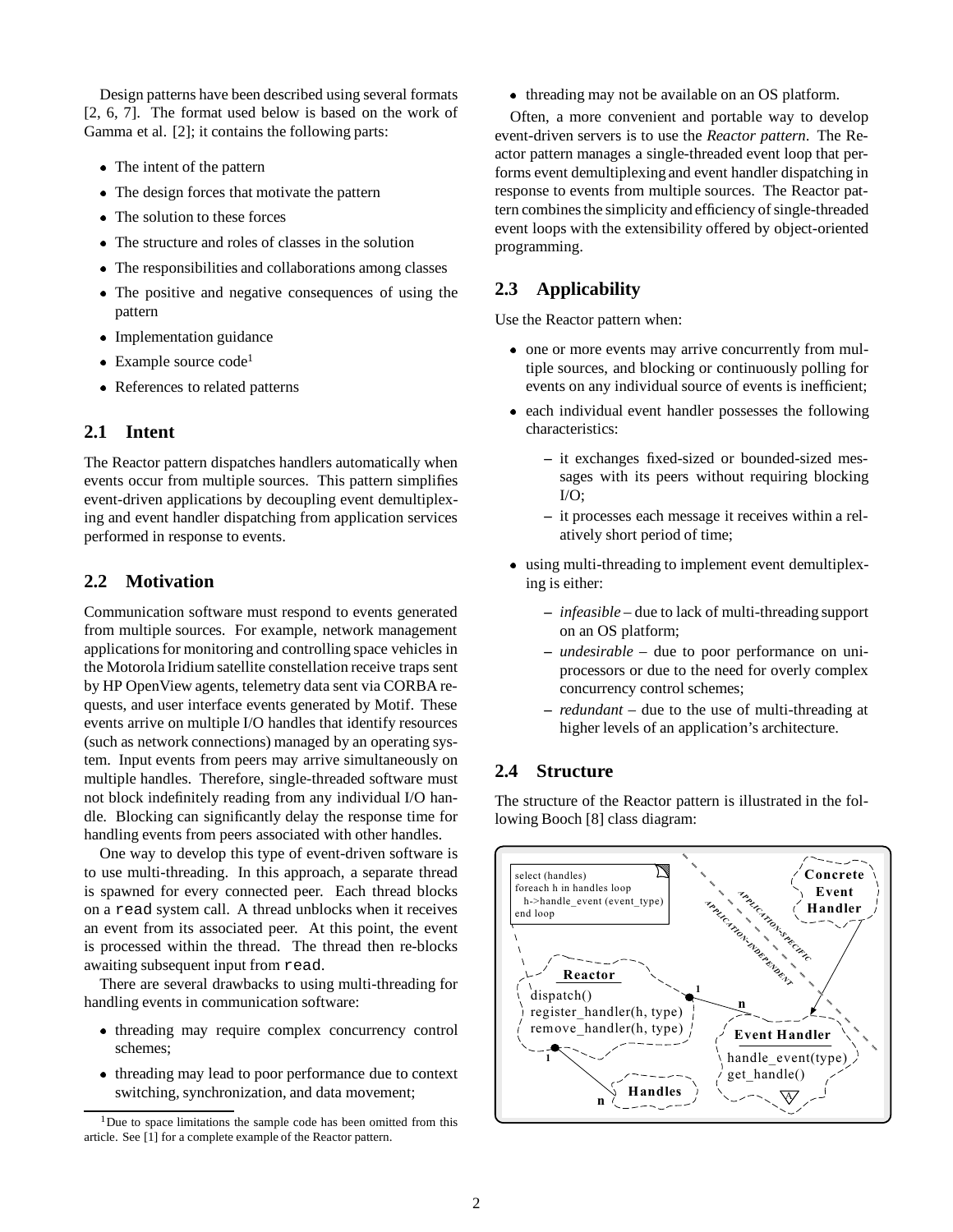In Booch notation dashed clouds indicate classes, an inscribed "A" indicates an abstract class, directed edges indicate inheritance relationships between classes, and an undirected edge with a small bullet at one end indicates a composition relation between two classes.

## **2.5 Participants**

The participants in the Reactor pattern include the following:

- **Handles**
	- **–** Handles identify resources (such as network connections, open files, and synchronization objects) that are managed by an operating system.
- **Reactor**
	- **–** Defines an interface for registering, removing, and dispatching Event Handler objects. An implementation of the Reactor interface provides a set of application-independent event demultiplexing and dispatching mechanisms. These mechanisms dispatch application-specific Event Handlers in response to events occuring on one or more Handles.
- **Event Handler**
	- **–** Specifies an interface used by the Reactor to dispatch callback methods defined by objects that are pre-registered to handle certain types of events (such as input events, output events, and signals).
- **Concrete Event Handler**
	- **–** Implements the customized callback method(s) that process events in an application-specific manner.

### **2.6 Collaborations among Participants**

- Sources of events (such as network adaptors, file systems, and transaction managers) communicate with the Reactor via Handles.
- Developers subclass Event Handlers to implement application-specific event processing. When an Event Handler subclass object is registered with the Reactor the application indicates the type of event(s) (*e.g.,* input event, output event, signal event, etc.) this Event Handler wants the Reactor to notify it about.
- To bind the Reactor with Handles, a subclass of Event Handler must override the get handle method. Hence, when an Event Handler subclass object is registered with the Reactor the object's Handle is obtained by invoking the Event Handler::get handle method. The Reactor then combines this Handle with other registered

Event Handlers and waits for events to occur on the Handles.

. The Reactor triggers Event Handler methods in response to events on the Handlers it monitors. When events occur, the Reactor uses the Handles activated by the events as keys to locate and dispatch the appropriate Event Handler methods. This collaboration is structured using the method callbacks depicted in the following object interaction diagram:



The handle event method is called by the Reactor to perform application-specific functionalityin response to an event. The type of the event that occurred is passed as a parameter to the method.

## **2.7 Consequences**

The Reactor pattern has the following benefits:

- It improves the modularity,reusability, and configurability of event-driven application software by decoupling application-independent mechanisms from applicationspecific processing policies.
- It improves application portability by allowing its interface to be reused independently of the underlying OS system calls that perform event demultiplexing.
- It provides applications with coarse-grained concurrency control that serializes the invocation of Event Handlers and minimizes the need for more complicated synchronization or locking within an application process.

The Reactor pattern has the following drawbacks:

- *Event Handlers* are not preempted while they are executing. Therefore, a handler should not perform blocking I/O on a Handle since this will significantly decrease the responsiveness to clients connected to other I/O handles. Therefore, for long-duration operations (such as transferring a multi-megabyte medical image) the Active Object pattern [9] (which uses multi-threading or multi-processing) may be more effective.
- Applications written using the Reactor pattern can be hard to debug because their flow of control oscillates between the lower-level demultiplexing code (supplied by the framework) and the higher-level method callbacks (supplied by application developers).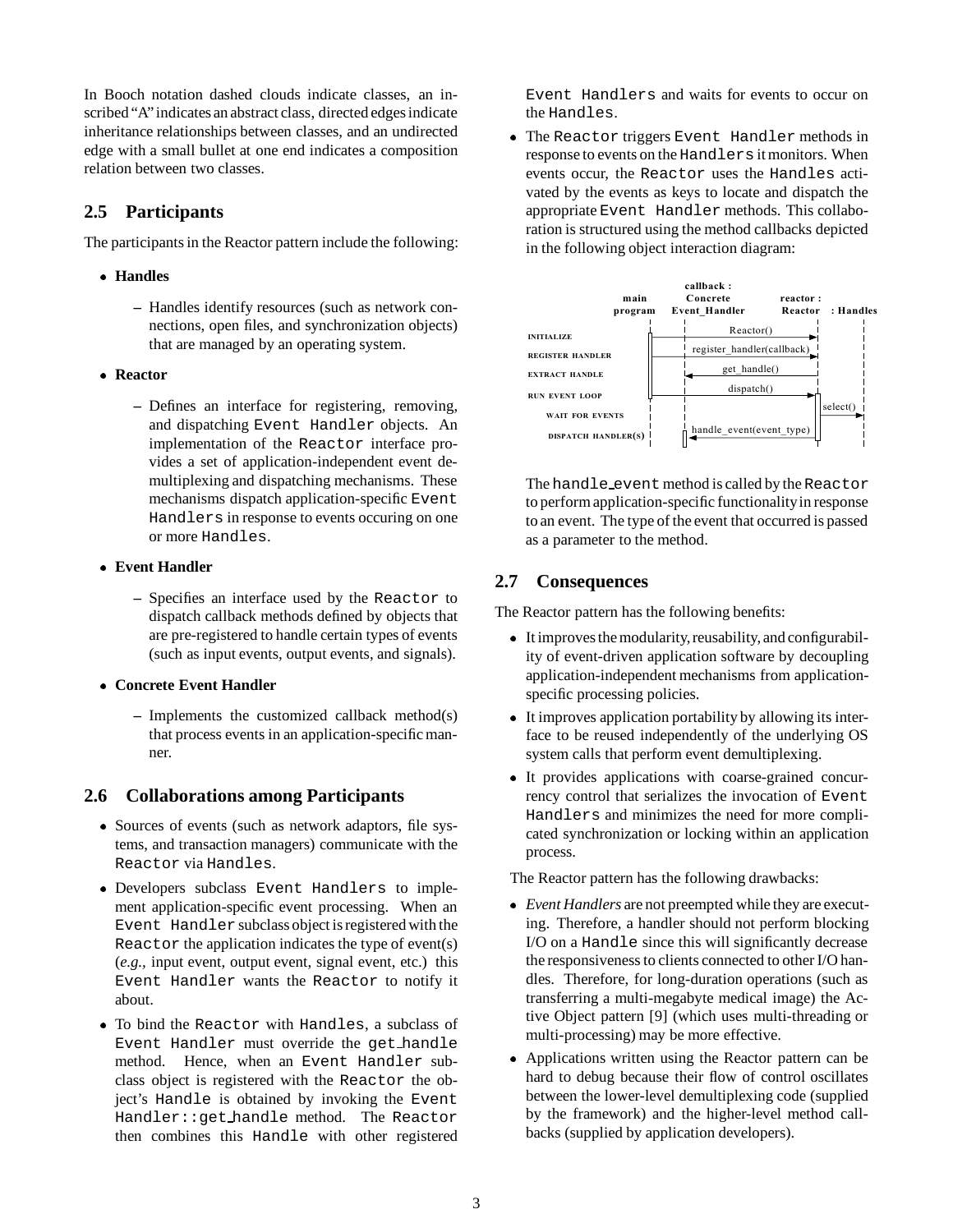#### **2.8 Implementation**

The Reactor pattern can be implemented in many ways. This section discusses several topics related to implementing the Reactor pattern.

 *Event demultiplexing* – A Reactor maintains a table of objects that are derived from the Event Handler base class. Public methods in the Reactor's interface register and remove these objects from this table at runtime. The Reactor also provides a means to dispatch the handle event method on an Event Handler object in response to events the application has registered to receive.

The Reactor's dispatch method blocks on an OS event demultiplexing system call (such as Windows NT WaitForMultipleObjects or UNIX select) until one or more events occur. When events occur, the Reactor returns from the event demultiplexing system call. It then dispatches the handle event method on any Event Handler object(s) that are registered to handle these events. This callback method executes user-defined code and returns control to the Reactor when it completes.

- *Registering objects vs. functions* The Reactor pattern shown in Section 2.4 registers Event Handler subclass objects with a Reactor. The use of objects makes it convenient to subclass Event Handlers in order to flexibly reuse and extend existing components, as well as to integrate data and methods together. Another approach is to register a function rather than an object. The use of functions makes it convenient to register callbacks without having to define a new class that inherits from Event Handler. A hybrid approach can be used to support both objects and functions simultaneously.
- *Event handling interface* The diagram in Section 2.4 illustrates an implementation of the Event Handler base class interface that contains a single method (handle event) used by the Reactor to dispatch events. In this case, the type of the event (*e.g.,* input event, output event, signal event, etc.) is passed as a parameter to the method. This approach makes it possible to add new types of events without changing the interface. However, this approach encourages the use of switch statements in the subclass's handle event method, which limits extensibility.

Another way to implement the Event Handler interface is to define separate virtual methods for each type of event (*e.g.,* handle input, handle output, handle signal, etc.). This approach is easier to extend since subclassing does not involve switch statements. However, it requires the framework developer to anticipate the set of Event Handler methods in advance.

 *Synchronization* – The Reactor can serve as a central event dispatcher in multi-threaded applications. In this case, critical sections within the Reactor must be serialized to prevent race conditions when modifying or activating shared variables (such as the table holding the Event Handler subclass objects). A common technique for preventing race conditions uses mutual exclusion mechanisms like semaphores or mutex variables.

To prevent deadlock, mutual exclusion mechanisms should use *recursive locks*. Recursive locks are an efficient means to prevent deadlock when locks are held by the same thread across Event Handler method callbacks within the Reactor. A recursive lock may be re-acquired by the thread that owns the lock *without* blocking the thread. This property is important since the Reactor's dispatch method performs callbacks on application-specific Event Handler objects. Application callback code may subsequently re-enter the Reactor object using its register handler and remove handler methods.

 *I/O semantics* – The I/O semantics of the underlying OS significantly affect the implementation of the Reactor pattern. The standard I/O mechanisms on UNIX systems provide "reactive" semantics. For example, the UNIX select system call indicates the subset of I/O handles that may be read from or written to synchronously without blocking.

Implementing the Reactor pattern using reactive I/O is straightforward. In UNIX, select indicates which handle(s) are ready to perform I/O. The Reactor object then "reacts" by invoking the Event Handler handle event callback method for each ready handle. This method performs the I/O operation and the associated application-specific processing.

In contrast, Windows NT provides "proactive" I/O semantics. Proactive I/O operations proceed asynchronously and do not cause the caller to block. An application may subsequently use the WIN32 WaitForMultipleObjects system call to determine when its outstanding asynchronous I/O operations have completed.

Variations in the I/O semantics of different operating systems may cause the class interfaces and class implementations of the Reactor pattern to vary across platforms. Schmidt and Stephenson [3] provide a detailed evaluation of how differences between proactive and reactive event demultiplexing affect implementations of the Reactor pattern on UNIX and Windows NT.

#### **2.9 Known Uses**

The Reactor pattern has been used in many object-oriented frameworks and event-driven applications: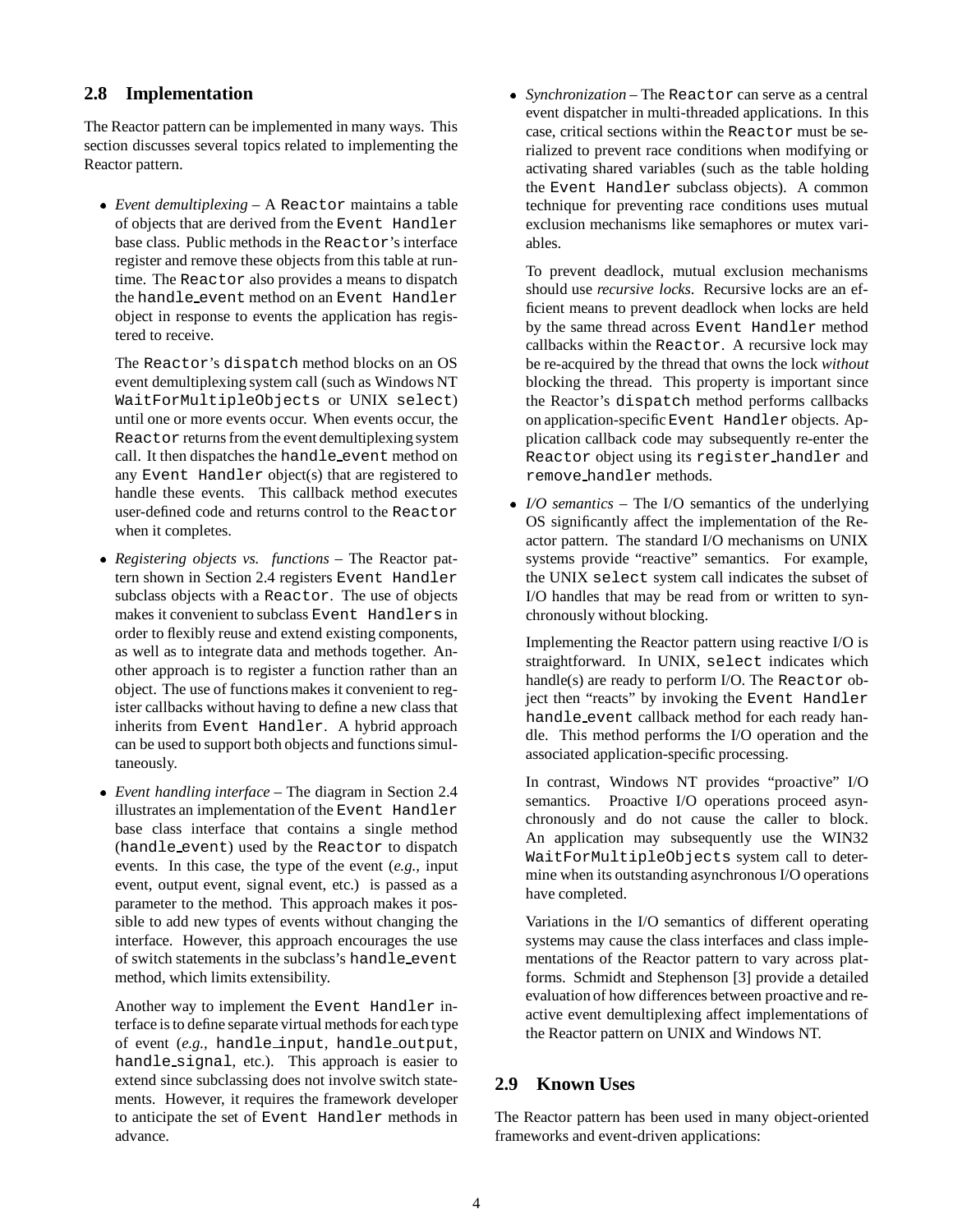- The X windows toolkit uses a version of the Reactor pattern to structure its main event loop. This implementation registers and dispatches function calls, rather than objects.
- The InterViews window system distribution [10] implements the Reactor pattern in its Dispatcher class category. The Dispatcher is used to define an application's main event loop and to manage connections to one or more physical GUI displays.
- The ADAPTIVE Service eXecutive (ASX) framework [1] uses the Reactor pattern as the central event demultiplexer/dispatcher in an object-oriented toolkit for experimenting with high-performance parallel communication protocol stacks.
- The Reactor pattern has been used in a number of commercial products. These products include the Bellcore and Siemens Q.port ATM signaling software product, the Ericsson EOS family of telecommunication switch management applications [3], the network management portion of the Motorola Iridium global personal communications system [4], and in an enterprise medical image delivery system for BJC/WUSM [5].

#### **2.10 Related Patterns**

The Reactor pattern may be viewed as a variation on the Observer pattern [2]. In the Observer pattern, subscribers are updated automatically when a single subject changes. In the Reactor pattern, handlers are informed automatically when events from multiple sources occur.

A Reactor provides a Facade [2] for event demultiplexing. A Facade is an interface that shields applications from complex object relationships within a subsystem.

The virtual methods provided by the Event Handler base class are Template Methods [2]. These template methods are used by the Reactor to trigger callbacks to the appropriate application-specific processing functions in response to events.

The Active Object pattern [9] decouples method execution from method invocation in order to simplify synchronized access to a shared resource by methods invoked in different threads of control. This pattern is often used in place of (or in conjunction with) the Reactor pattern when Event Handlers perform long-duration activities. Likewise, the Reactor pattern can be used in place of (or in conjunction with) the Active Object pattern when threads are not available or when the overhead and complexity of managing large numbers of threads is undesirable.

# **3 Lessons Learned**

This section describes lessons learned from developing object-oriented communication frameworks based on design patterns at Motorola Iridium [4, 11], Ericsson [3], and BJC/WUSM [5]. These large-scale distributed system projects have identified, documented, and applied dozens of new or existing design patterns. Patterns were used to leverage prior development expertise, as well as to reduce risk by reusing software architectures across diverse OS platforms and subsystems.

The Motorola Iridium and Ericsson projects were among the first large-scale distributed system projects to adopt a software reuse strategy based on the concepts, notations, and techniques of design patterns. Patterns identified and applied in these projects have been described in [3, 4, 1, 9, 11, 12]. These projects have clarified many of the benefits and drawbacks of using design patterns to systematically capture and articulate communication software architectures.

This section discusses the lessons learned and outlines workarounds for problems we encountered using design pattern-based reuse strategies in production software environments. Our experiences using patterns on the Ericsson, Motorola, and BJC/WUSM projects were quite similar. Recognizing these common themes across different projects increased our confidence that these experiences generalize to using patterns on other large-scale software systems.

 **Patterns enable widespread reuse of of software architecture** even if reuse of algorithms, implementations, interfaces, or detailed designs is not feasible. The constraints of the underlying OS and hardware platform significantly affect design and implementation decisions. This is particularly problematic for communication software, where nonportable OS features are often used to enhance performance and functionality.

The Ericsson telecommunication switch management project [3] illustrated the importance of patterns-based architectural reuse. This project underwent several major changes over three years. The original prototype was developed on UNIX using sockets, select, and TCP/IP as the communication mechanisms. After six months, however, the OS platform changed to Windows NT with WIN32 named pipes, NETBEUI, WaitForMultipleObjects, and TCP/IP as the communication mechanisms. A year later, the scope of the project changed again to integrate with a much larger switch management subsystem. All these changes involved extensive porting and modification of existing communication software.

In such a volatile environment, reusing design patterns was often the only viable means of leveraging previous development expertise. For example, fundamental differences in the I/O mechanisms available on Windows NT and UNIX precluded the direct reuse of Reactor pattern implementations across those OS platforms. We were, however, able to reuse the Reactor pattern itself, customizing portions of it to conform with the characteristics of the OS platforms. This reduced project risk significantly and simplified our redevelopment effort.

 **Pattern descriptions should contain concrete examples.** Because patterns abstract the properties of successful designs they are not limited to a single implementation. As described above, this makes it possible to evolve and adapt patterns to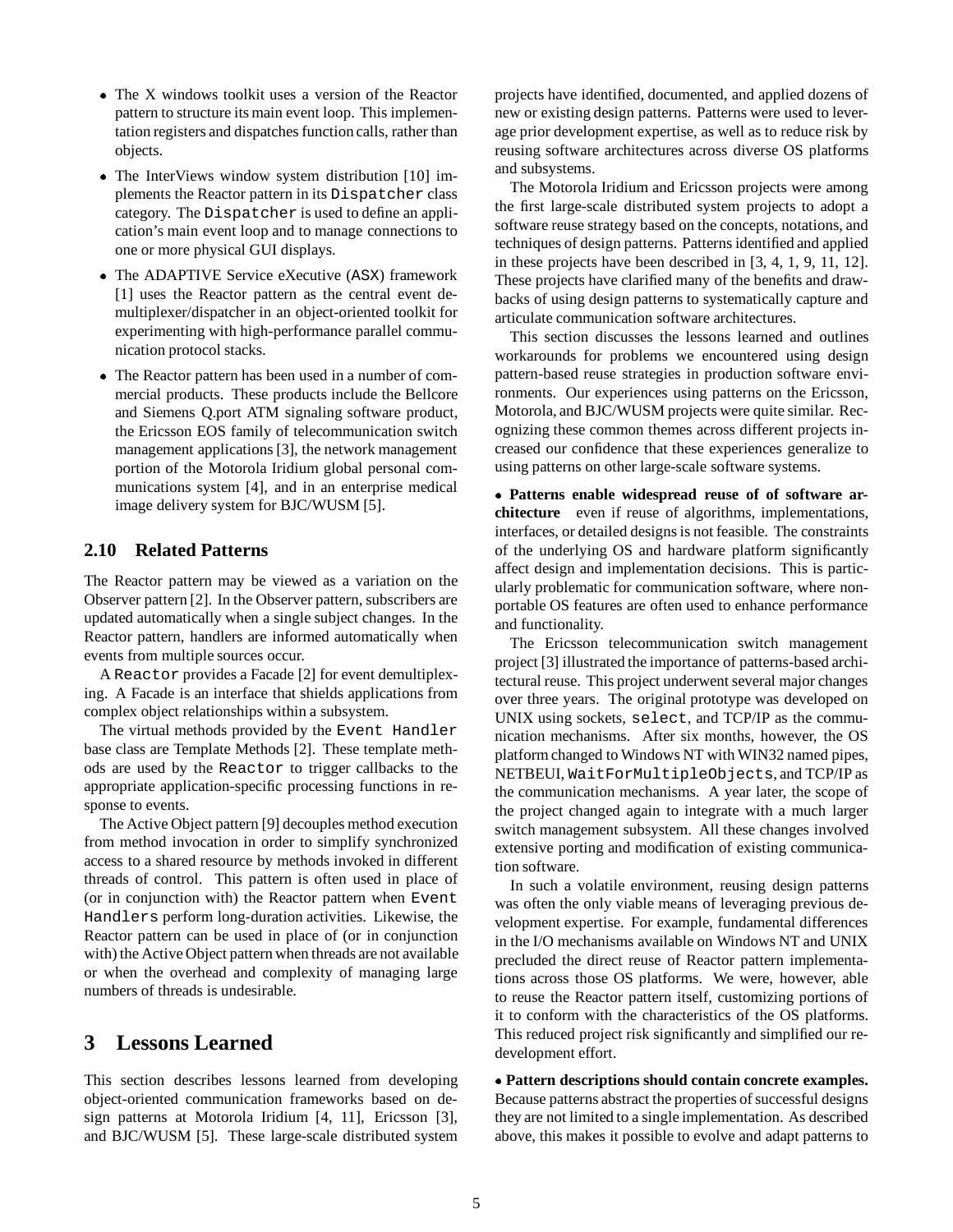changes in environments and requirements. Although patterns are inherently abstractions, however, patterns should not be described too abstractly. We found that many developers had a hard time understanding precisely how to implement patterns when they were described using only object diagrams and structured prose.

To overcome this problem, we provided source code examples with our pattern descriptions that gave concrete guidance for implementing the patterns. Whenever possible, we presented multiple implementations of each pattern to help developers overcome the "tunnel vision" that resulted from a limited pattern vocabulary. Many examples used in our pattern descriptions came directly from communication frameworks we built for the projects. This helped developers grasp the key points of each pattern because they already understood the forces and requirements that motivated the pattern. In addition, this approach helped convince management to support the use of patterns because it reinforced our claim that design patterns had direct relevance to their projects.

 **Patterns improve communication within and across software development teams** because they provide developers with shared vocabulary and concepts. Patterns capture essential properties of software architecture, while suppressing details that are not relevant at a given level of abstraction. Thus, they provide a comprehensible way of documenting complex software architectures by expressing the structure and collaboration of participants at a level higher than (1) source code or (2) object-oriented design models that focus on individual objects and classes.

We found that patterns helped to elevate the level of discourse among team members. For example, once developers understood patterns like Factory Method [2] and the Reactor they could convey and justify their design and implementation decisions swiftly and clearly to other team members. In addition, patterns helped to bridge the communication gap that existed between software developers, managers, and non-technical team members in marketing and sales. Managers and non-technical team members often could not understand the system at the level of detailed object models or source code. However, they frequently could understand and evaluate the consequences and tradeoffs among software architecture concepts that were expressed as patterns. Their feedback was valuable to ensure that our technical solutions did not drift away from the overall system requirements.

 **Pattern names should be chosen carefully and used consistently.** For patterns to achieve widespread use on a project, developers must share an unambiguous vocabulary of common patterns. Selecting appropriate pattern names is hard due to the tension between parsimony and descriptiveness. Concise names like Reactor or Iterator are appealing because they convey the essence of a pattern with minimal verbal effort. This brevity is conducive to rapid-fire design brainstorming sessions. However, these verbal shorthands can be confusing unless developers have internalized the underlying concepts and can associate them immediately with the appropriate patterns.

We addressed this problem by publishing more descriptive aliases along with our patterns. For example, the Reactor pattern's alias was "dispatch handlers automatically when events occur from multiple sources." Ensuring names and aliases are used consistently throughout a project reduces the likelyhood that developers will waste time debating the consequences, structure, etc. of a pattern, only to realize they were actually talking about different patterns, or different variations of the same pattern.

 **Patterns explicitly capture knowledge that experienced developers already understand implicitly.** Therefore, after being introduced to design patterns, most developers adopted pattern nomenclature and concepts eagerly. This enthusiasm stemmed in part from the fact that pattern descriptions explicitly codified knowledge they understood intuitively. For example, many developers intuitively understand the forces that cause certain solutions to be preferred over alternatives. However, these non-functional forces are often not captured adequately with existing design methods and notations. We found that the use of patterns helped experts document, discuss, and reason systematically about sophisticated architectural concepts.

In addition, explicitly capturing expertise through patterns helps to impart this knowledge to less experienced developers. For example, the Reactor pattern reused across OS platforms in the Ericsson project represented knowledge gained over years of experience with event-driven communication software on many projects at different companies. By carefully documenting key patterns in our domain, we were able to preserve and share this expertise. This saved developers a great deal of time that would have otherwise been spent rediscovering these patterns in new contexts.

 **Patterns may lead developers to think they know more about the solution to a problem than they actually do.** One downside to the intuitive nature of patterns is that developers may not fully appreciate the challenges associated with implementing a pattern. Simply knowing the structure and participants in a pattern (such as the Reactor pattern) is only the first step. As described in [3], a significant development effort and commitment of time and resources may be necessary to implement a pattern correctly, efficiently, and portably in a particular context. We addressed this problem by continually emphasizing to developers that learning patterns complements, but does not substitute for, solid design and implementation skills.

 **Resist the temptation to recast everything as a pattern.** Another downside to the intuitive nature of patterns is that it may lead to *pattern overload*. We noticed that the benefits of patterns became diluted if too many aspects of a project were expressed as patterns. This problem arose when development practices were relabled as patterns without significantly improving them. For example, some developers spent a great deal of time recasting relatively mundane concepts (such as binary search, building a linked list, or recursion) using the pattern form. Although this was intellectually satisfying,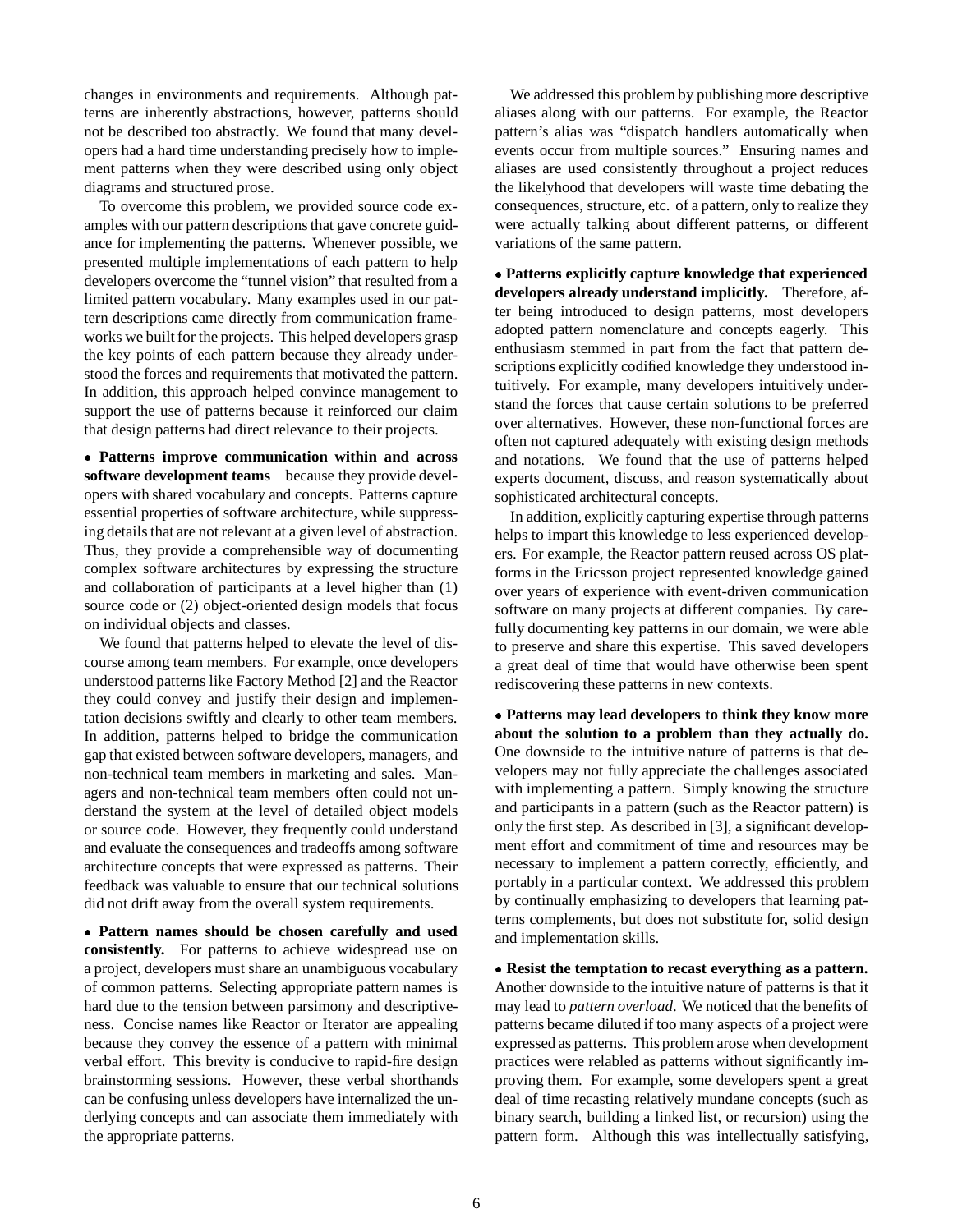pattern overload became counter productive when it did not markedly improve software quality.

 **Focus on developing patterns that are strategic to the domain and reuse existing tactical patterns.** Existing pattern catalogs [2, 7] do an excellent job of documenting many domain-independent, tactical patterns (such as Factory Method, Abstract Factory, and Singleton). Tactical patterns have a relatively localized impact on a software architecture. For instance, the Iterator pattern [2] allows elements in a collection to be accessed sequentially without violating data encapsulation. Although this pattern is widely applicable, the problem it addresses does not have sweeping architectural implications.

In contrast, strategic design patterns have an extensive impact on the software architecture for solutions in a particular domain. For example, the Half-Sync/Half-Async pattern [12] decouples synchronous I/O from asynchronous I/O in a system to simplify concurrent programming effort without degrading execution efficiency. This pattern greatly simplifies synchronization strategies in complex concurrent systems (such as BSD UNIX). We focused most of our energy on documenting patterns related to our domain (communication software) and we reused existing tactical patterns rather than reinventing them. Focusing on strategic domain patterns also helped to minimize the likelyhood of pattern overload.

 **Institutionalize rewards for developing patterns.** Unfamiliar design paradigms and methods may be perceived as threats to the traditional power structure and base of expertise in an organization. We observed a manifestation of this problem where some developers were reluctant to share their domain patterns. They viewed this knowledge as a competitive advantage over other developers. These types of problems are indicative of deeper issues related to the reward structure in a corporate culture, which is often hard to change [13]. We addressed this problem to the extent possible by instituting incentives for developing useful pattern descriptions. These descriptions were counted as "deliverables" used to measure individual performance. We measured the utility of design patterns by how widely they were adopted and used successfully (particularly by developers other than the original authors).

 **Useful patterns arise from practical experience.** Therefore, we found that it was important to work closely with domain experts in order to identify and document key patterns in the communication domain. One consequence of the experiential basis of patterns is that they are discovered "bottom-up" rather than invented "top down." One sign that pattern overload is taking place is when developers start planning to "invent patterns."

 **Patterns help ease the transition to object-oriented technology** for developers who were trained in traditional design techniques. Many patterns in our communication frameworks (such as the "pipes and filters architecture" [7]) originated in non-object-oriented contexts such as operating systems and databases. By explicitly recognizing and rewarding the experiential basis of useful patterns, we were able to leverage valuable developer expertise from earlier design paradigms [14].

 **Patterns are validated by experience rather than by testing,** in the traditional sense of "unit testing" or "integration testing" of software. This can be problematic because it is hard to determine when a pattern description is complete and correct. The most effective way we found to validate our patterns was through periodic pattern reviews. These reviews helped to enrich the pattern vocabulary within and across development teams. We modeled these pattern reviews as "writers workshops." At these reviews, developers from different teams presented useful patterns they observed in their software. Group members discussed the strengths and weaknesses of each pattern, accentuating positive aspects of the patterns, sharing their own experience, and suggesting improvements in content and style.

 **Directly involve pattern authors with application developers and domain experts.** We found that isolatingpattern authors from development teams resulted in overly abstract patterns that did not capture the essence of successful designs. This is similar to the problem that arises in large-scale reuse initiatives that become disconnected from application development. In both cases the resulting software artifacts can be too general to solve the actual domain requirements. We addressed this problem by using the pattern review techniques described above to glean system-level patterns from domain experts on the projects. These patterns were incorporated into the project following careful scrutiny in pattern reviews.

 **Integrating patterns into a software development process is a human-intensive activity.** Like other software reuse technologies, reuse of patterns does not come for free [14]. Identifying and documenting useful patterns requires both concrete experience in a domain *and* the ability to abstract away from concrete details to capture the general properties of patterns. We found that relatively few individuals possess both these skills with equal proficiency. Therefore, engaging groups of developers with diverse backgrounds and skills in pattern review sessions was essential to leverage patterns effectively.

However, pattern reviews required a significant investment by organizations. The review process is fundamentally interactive and creative, rather than automated and rote. Organizations that do not actively encourage these reviews (*e.g.,* due to tight schedules or due to a view that software development should be a mechanical process) may devote inadequate time and developer resources to this review process.

While we generally found the educational benefits of the pattern reviews justified the costs, we also recognized that this style of review process does not scale up easily. For example, experienced developers with deep knowledge of the communication domain were fertile sources of strategic and tactical patterns, as well as invaluable mentors in pattern reviews. However, these experts were often very busy with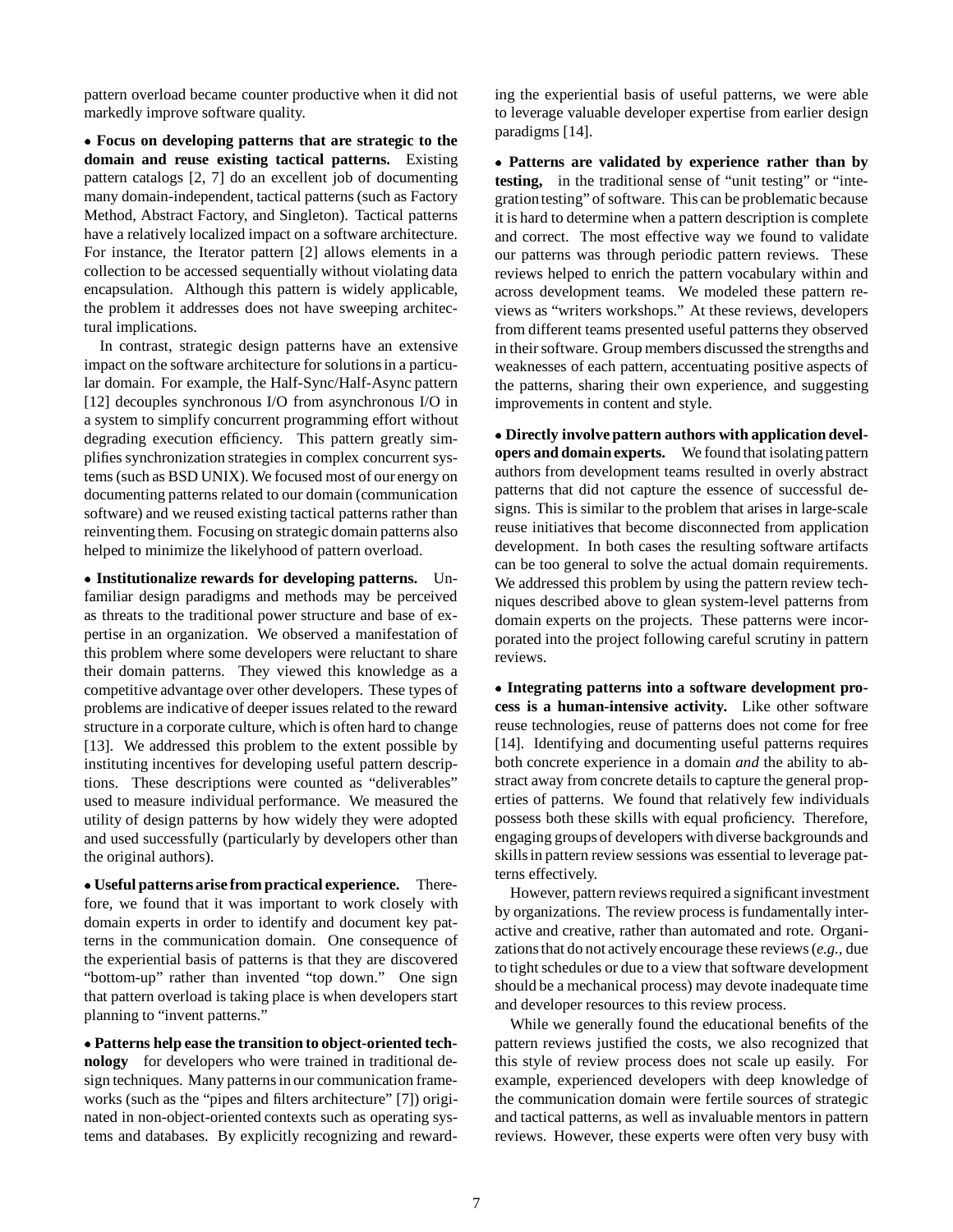other tasks, and could not always spare much time to write or review pattern descriptions thoroughly. This is another reason why documenting patterns should be institutionalized in an organization's reward structure.

 **Pattern descriptions explicitly record engineering tradeoffs and design alternatives that resolve non-functional forces.** Because pattern descriptions explicitly enumerate consequences and implementation tradeoffs they can be used to record why certain design choices were selected and others rejected. For example, the description of the Reactor pattern in Section 2 explains precisely when to apply the pattern (*e.g.,* when each event can be processed quickly) and when to avoid it (*e.g.,* when transferring large amounts of bulk data). If this rationale is not captured explicitly it may be lost over time. This loss deprives maintenance teams of critical design information, and makes it difficult to motivate strategic design choices to other groups within a project or organization.

 **Carefully document the contexts where patterns apply and do not apply.** When developers first write pattern descriptions they tend to emphasize the beneficial consequences of the patterns without thoroughly covering the drawbacks of using the pattern in certain contexts. For example, as described in the previous paragraph, the Reactor pattern can be an inefficient event demultiplexing mechanism on multiprocessor platforms because it serializes application concurrency at a coarse-grained level [9]. If this caveat is not explicitly captured in a pattern description, developers may apply the pattern inappropriately. Therefore, pattern descriptions should enumerate both the benefits and the drawbacks of a pattern, as well as motivate the context in which the pattern applies or does not apply.

 **Successful pattern descriptions capture both structure and behavior.** Expressing the behavioral aspects of a pattern is hard because behaviors involve dynamic collaboration between participants. However, patterns that do not clearly describe dynamic behavior are difficult to understand and apply. We found object interaction diagrams and object interaction graphs were particularly useful for depicting key collaborations in a design without requiring the attention to detail necessary to understand source code.

 **Patterns facilitate training of new developers** by allowing developers joining the projects to absorb the key strategies and tactics in the software design quickly. We exposed developers to our pattern documentation before having them delve into the software. We found that the ability to express the intent, structure, and behavior of our frameworks in terms of patterns lowered the learning curve for new developers by giving them a broad understanding of the architecture in our communication frameworks.

We expect that this aspect of patterns will prove useful for maintenance programmers. However, the projects at Ericsson, Motorola, and BJC/WUSM are all new systems that have not yet entered the long-term maintenance phase. We

are collecting additional information on how patterns affect maintenance over the software lifecycle.

 **Implementing patterns efficiently requires careful selection of language features.** Existing patterns literature [2, 6, 7, 15] has focused primarily on software quality factors other than performance. This may be acceptable in domains where non-functional requirements are more important than efficiency. For example, graphical user interfaces are often judged more in terms of their usability, extensibility, and portability than their raw performance.

In contrast, communication software has traditionally emphasized high performance more than other software quality factors. Thus, we found that many developers were initially concerned about the performance costs of using design patterns in the communication domain. To allay these concerns, many of our pattern implementations used C++ parameterized types extensively, rather than inheritance and dynamic binding. Parameterized types do not degrade the run-time efficiency of performance-critical applications because template instantiation occurs at compile-time. In contrast, alternative techniques for extensibility using inheritance and dynamic binding incur a run-time performance penalty in C++, due to virtual function table dispatching overhead.

 **Patterns help to transcend "programming languagecentric" viewpoints.** Focusing on design patterns helped us to move away from "programming language-centric" views of the object paradigm. This was beneficial because it enabled experienced developers from different language communities (such as Lisp, Smalltalk, Ada, Eiffel, C++, C, and Erlang) to share design insights of mutual interest without being distracted by "language wars."

Once we moved beyond language syntax and semantic differences, it was remarkable how much commonality was shared by successful software solutions for a given design problem. However, we also found that many developers wanted to see pattern examples illustrated with the programming language they were most familiar with (C++ in our projects).

 **Managing expectations is crucial to using patterns effectively.** One recurring problem we encountered using patterns centered around managing the expectations of development team members. Some team members had misconceptions about precisely how and what design patterns contributed to project success. For example, the use of patterns does not guarantee flexible and efficient software. Moreover, in their abstract form, patterns cannot be used directly by programmers in their implementations. Tools do not yet exist that transform design patterns into code automatically. Custom implementation is often required, unless the patterns have been integrated into a reusable framework or library.

We worked hard at Ericsson, Motorola, and BJC/WUSM to prevent design patterns from becoming yet another buzzword. We did this by candidly reporting the benefits and limitations of patterns and stressing that patterns are just one of many important tools in a development organization's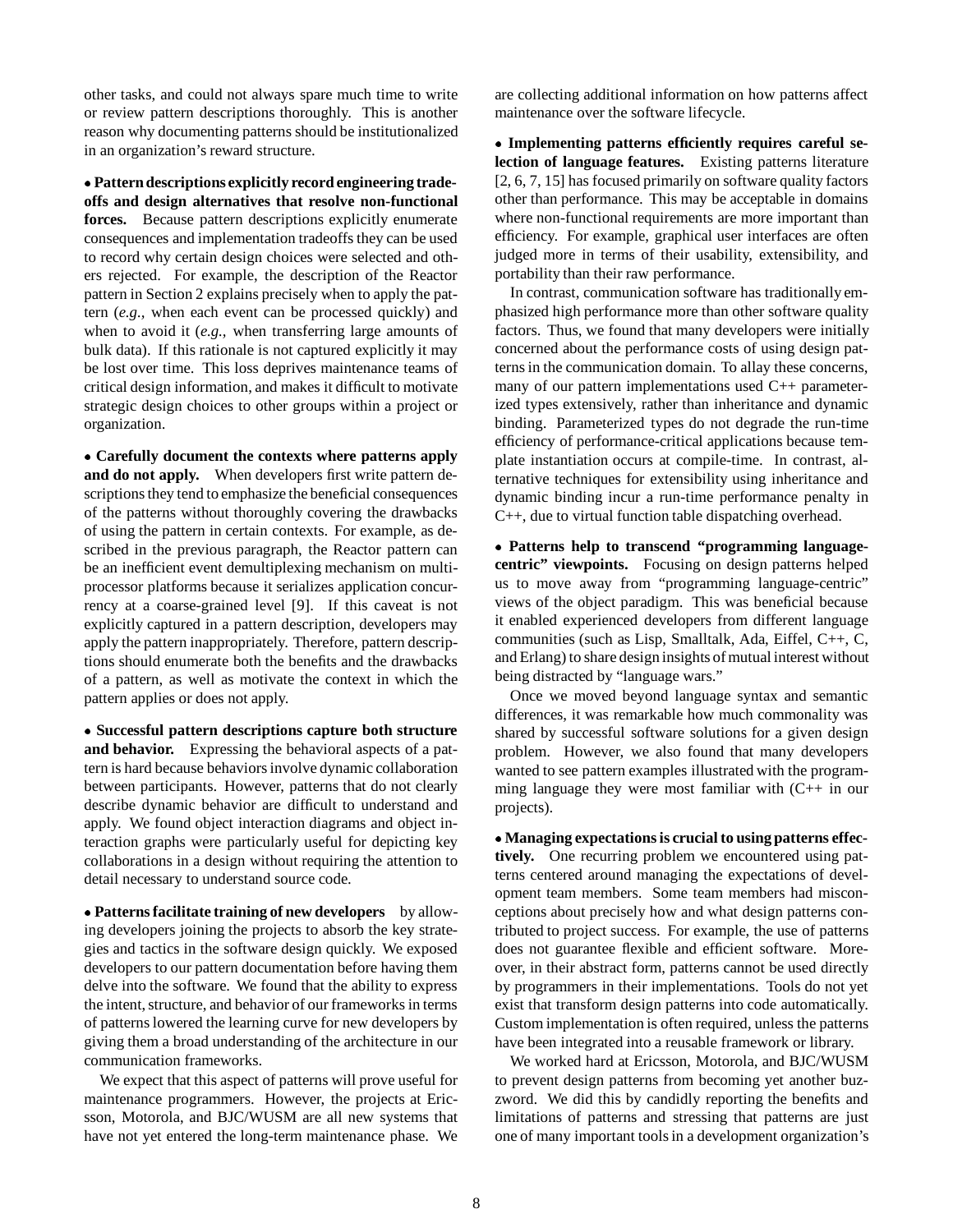toolkit. Patterns are no silver bullet that will absolve developers from having to wrestle with complex analysis, design, and implementation issues. In our experience, there is simply no substitute for creativity, experience, and diligence on the part of developers.

Over time, the contribution of patterns will become evident as software developers gain experience incorporating patterns into their development practices. Our experience applying design patterns in large-scale distributed systems was that they contributed to developing quality software by addressing fundamental challenges in large-scale system development. These challenges include communication of architectural knowledge among developers, accommodating new design paradigms or architectural styles, and avoiding development traps and pitfalls that are usually learned only by experience.

# **4 Concluding Remarks**

Patterns capture the static and dynamic aspects of successful solutions to problems that commonly arise when building software systems. If software is to become an engineering discipline, these successful practices and design expertise must be documented systematically and disseminated widely. Patterns are important tools for documenting these practices and expertise, which traditionally existed primarily in the minds of expert software architects.

Over the next few years a wealth of software design knowledge will be captured in the form of strategic and tactical patterns that span disciplines such as client/server programming, distributed processing, organizational design, software reuse, real-time systems, business and financial systems, and human interface design. In addition, the following aspects of patterns will receive increased attention in the next few years:

 *Integration of design patterns together with frameworks* – Patterns can be viewed as abstract descriptions of frameworks that facilitate widespread reuse of software architecture. Frameworks can be viewed as concrete realizations of patterns that facilitate direct reuse of design and code. One difference between patterns and frameworks is that patterns are described in languageindependent manner, whereas frameworks are generally implemented in a particular language. However, patterns and frameworks are highly synergistic concepts, with neither subordinate to the other.

The next generation of object-oriented frameworks will explicitly embody dozens or hundreds of patterns – and patterns will be widely used to document the form and contents of frameworks [16]. Ideally, systems of patterns and frameworks will be integrated with tools like on-line pattern browsers that contain hyper-text links to navigate quickly through multiple levels of abstraction.

 *Integration of design patterns to form systems of patterns* – most literature on patterns is currently organized as design pattern catalogs [2, 6, 7]. These catalogs present a collection of individual solutions to common design problems. As more experience is gained using these patterns, developers will integrate groups of related patterns to form *pattern systems* (also called *pattern languages*). These pattern systems will encompass a family of related patterns that cover a particular domain (such as communication software).

In the same sense that comprehensive application frameworks support larger-scale reuse of design and code than do class libraries, pattern systems will support largerscale reuse of software architecture than individual patterns. Developing comprehensive systems of patterns is challenging and time consuming, but will likely provide the greatest payoff for pattern-based software development during the next few years.

 *Integration with popular object-oriented methods and software process models* – Patterns help to alleviate software complexity at several phases in the software lifecycle. Although patterns are not a software development method or process, they complement existing methods and processes. For instance, patterns help to bridge the abstractions in the analysis and architectural design phases with the concrete realizations of these abstractions in the implementation and maintenance phases. In the analysis and design phases, patterns help to guide developers in selecting from software architectures that have proven to be successful. In the implementation and maintenance phases they help document the strategic properties of software systems at a level higher than source code and individual object models.

This paper just scratches the surface of activities the patterns community is currently engaged in. A number of books [2, 6, 7, 15] have been published (or will soon be published) on these topics. The Pattern Languages of Programming conference [6] is an annual forum dedicated to improving the expression of patterns. There are also pattern workshops at on object-oriented conferences (such as OOPSLA, ECOOP, and USENIX COOTS). The World Wide Web URL http://st-www.cs.uiuc.edu/users/patterns contains a comprehensive on-line reference to pattern-related material.

# **Acknowledgements**

I would like to thank Mohamed Fayad, Jim Coplien, Adam Porter, Tim Harrison, Ehab Al-Shaer, and the anonymous reviewers for improving the quality of this paper. I would also like to thank Paul Stephenson of Ericsson for many hours of discussion on design patterns and techniques for developing object-oriented communication software frameworks.